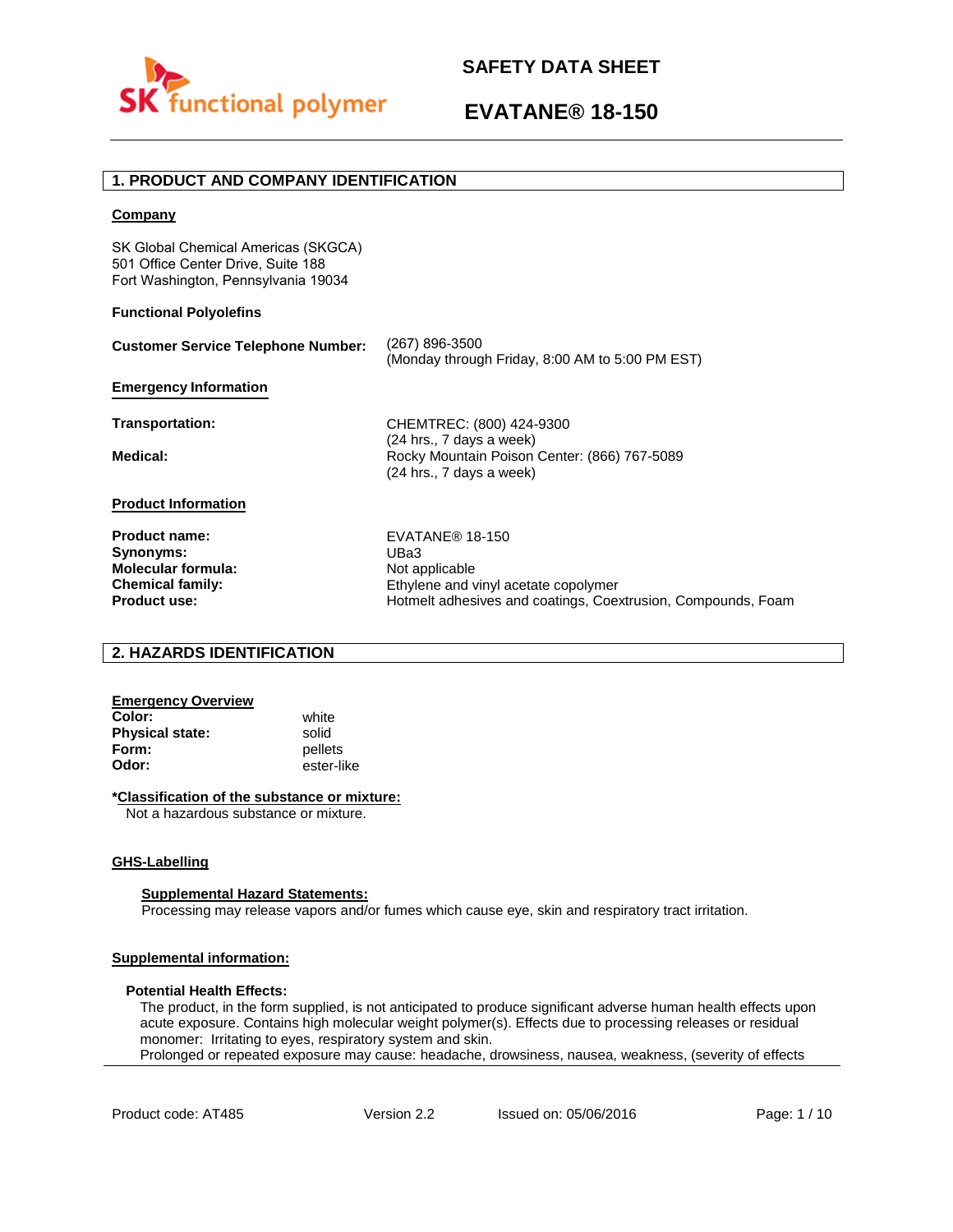

# **EVATANE® 18-150**

depends on extent of exposure).

### **Other:**

Handle in accordance with good industrial hygiene and safety practice. (pellets/granules) This product may release fume and/or vapor of variable composition depending on processing time and temperature. Hazardous decomposition products may include confirmed or suspected carcinogens.

# **3. COMPOSITION/INFORMATION ON INGREDIENTS**

| <b>Chemical Name</b>                              | CAS-No.    | Wt/Wt   | <b>GHS Classification**</b>     |
|---------------------------------------------------|------------|---------|---------------------------------|
| Acetic acid ethenyl ester, polymer with<br>ethene | 24937-78-8 | $>99\%$ | Not classified                  |
| Acetic acid ethenyl ester                         | 108-05-4   | < 0.2 % | H332, H335, H225, H351,<br>H411 |

\*\*For the full text of the H-Statements mentioned in this Section, see Section 16.

# **4. FIRST AID MEASURES**

## **4.1. Description of necessary first-aid measures:**

### **Inhalation:**

If inhaled, remove victim to fresh air.

### **Skin:**

In case of contact, immediately flush skin with plenty of water. If molten polymer gets on the skin, cool rapidly with cold water. Do not peel solidified product off the skin. Obtain medical treatment for thermal burns. Remove material from clothing. Wash clothing before reuse. Thoroughly clean shoes before reuse.

## **Eyes:**

Immediately flush eye(s) with plenty of water. Obtain medical treatment for thermal burns.

### **Ingestion:**

If swallowed, DO NOT induce vomiting. Get medical attention. Never give anything by mouth to an unconscious person.

## **4.2. Most important symptoms/effects, acute and delayed:**

For most important symptoms and effects (acute and delayed), see Section 2 (Hazard Statements and Supplemental Information) and Section 11 (Toxicology Information) of this SDS.

# **4.3. Indication of immediate medical attention and special treatment needed, if necessary:**

Product code: AT485 Version 2.2 Issued on: 05/06/2016 Page: 2/10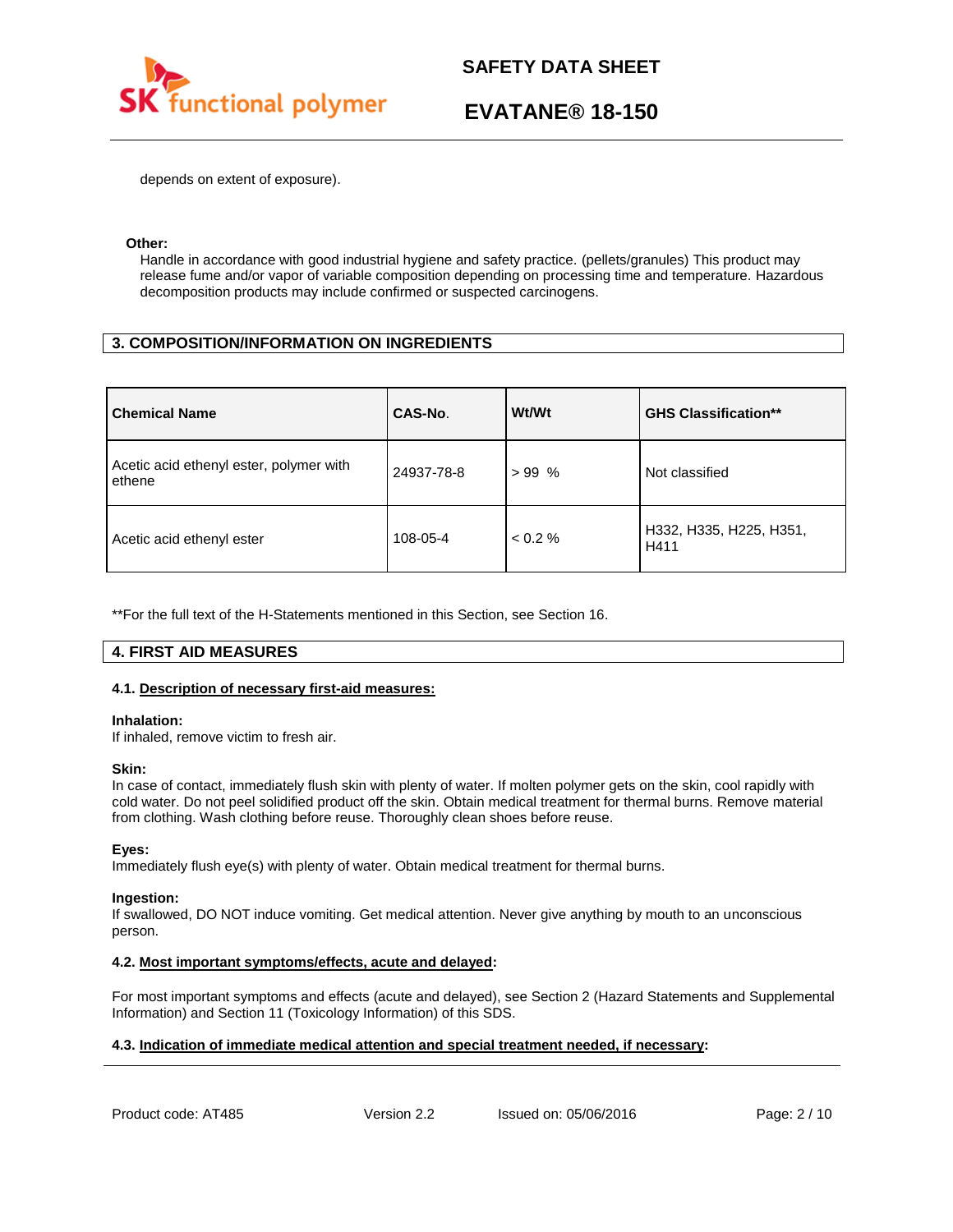

# **EVATANE® 18-150**

Unless otherwise noted in Notes to Physician, no specific treatment noted; treat symptomatically.

# **5. FIREFIGHTING MEASURES**

### **Extinguishing media (suitable):**

Water spray, Carbon dioxide (CO2), Foam

### **Protective equipment:**

Fire fighters and others who may be exposed to products of combustion should wear full fire fighting turn out gear (full Bunker Gear) and self-contained breathing apparatus (pressure demand / NIOSH approved or equivalent).

### **Further firefighting advice:**

Fire fighting equipment should be thoroughly decontaminated after use.

### **Fire and explosion hazards:**

When burned, the following hazardous products of combustion can occur: Carbon oxides Hazardous organic compounds Acetic acid

# **6. ACCIDENTAL RELEASE MEASURES**

### **Personal precautions, Emergency procedures, Methods and materials for containment/clean-up:**

Prevent further leakage or spillage if you can do so without risk. Ventilate the area. Sweep up and shovel into suitable properly labeled containers for prompt disposal. Possible fall hazard – floor may become slippery from leakage/spillage of product. Avoid dispersal of spilled material and runoff and contact with soil, waterways, drains and sewers. Consult a regulatory specialist to determine appropriate state or local reporting requirements, for assistance in waste characterization and/or hazardous waste disposal and other requirements listed in pertinent environmental permits.

# **Protective equipment:**

Appropriate personal protective equipment is set forth in Section 8.

## **7. HANDLING AND STORAGE**

### **Handling**

### **General information on handling:**

Avoid breathing dust.

Avoid breathing processing fumes or vapors.

Handle in accordance with good industrial hygiene and safety practices. These practices include avoiding unnecessary exposure and removal of material from eyes, skin, and clothing.

### **Storage**

### **General information on storage conditions:**

Keep in a dry, cool place. Store away from moisture and heat to maintain the technical properties of the product. Store in closed containers, in a secure area to prevent container damage and subsequent spillage.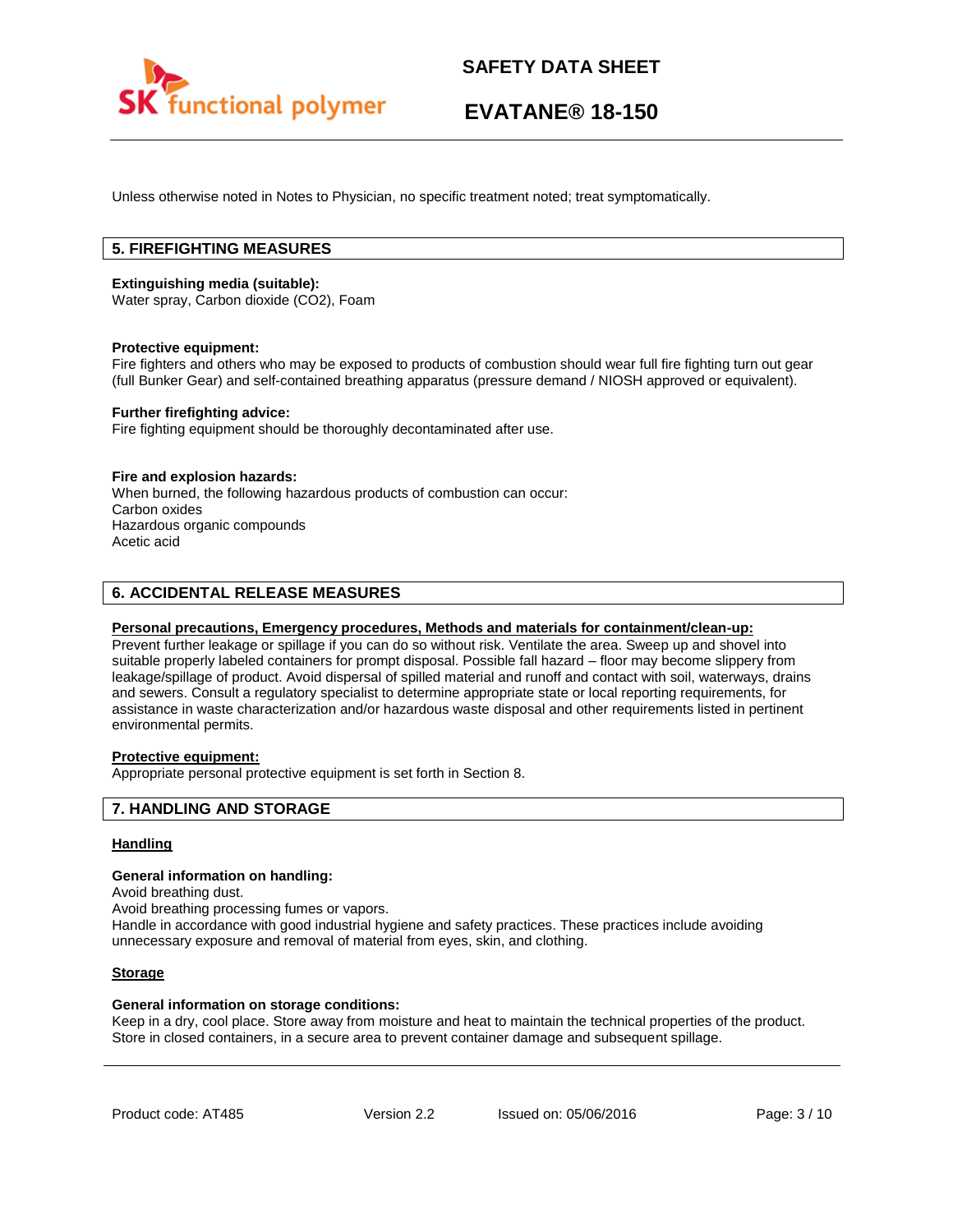

# **EVATANE® 18-150**

## **Storage stability – Remarks:**

Stable under recommended storage conditions.

#### **Storage incompatibility – General:**  None known.

# **8. EXPOSURE CONTROLS/PERSONAL PROTECTION**

# **Airborne Exposure Guidelines:**

## **Acetic acid ethenyl ester (108-05-4)**

US. ACGIH Threshold Limit Values

| Time weighted average             | 10 ppm |
|-----------------------------------|--------|
| Short Term Exposure Limit (STEL): | 15 ppm |

Only those components with exposure limits are printed in this section. Limits with skin contact designation above have skin contact effect. Air sampling alone is insufficient to accurately quantitate exposure. Measures to prevent significant cutaneous absorption may be required. Limits with a sensitizer designation above mean that exposure to this material may cause allergic reactions.

### **Engineering controls:**

Investigate engineering techniques to reduce exposures below airborne exposure limits or to otherwise reduce exposures. Provide ventilation if necessary to minimize exposures or to control exposure levels to below airborne exposure limits (if applicable see above).If practical, use local mechanical exhaust ventilation at sources of air contamination such as open process equipment.

### **Respiratory protection:**

Avoid breathing dust. Avoid breathing processing fumes or vapors. Where airborne exposure is likely or airborne exposure limits are exceeded (if applicable, see above), use NIOSH approved respiratory protection equipment appropriate to the material and/or its components and substances released during processing. Consult respirator manufacturer to determine appropriate type equipment for a given application. Observe respirator use limitations specified by NIOSH or the manufacturer. For emergency and other conditions where there may be a potential for significant exposure or where exposure limit may be significantly exceeded, use an approved full face positive-pressure, self-contained breathing apparatus or positive-pressure airline with auxiliary self-contained air supply. Respiratory protection programs must comply with 29 CFR § 1910.134.

### **Skin protection:**

Processing of this product releases vapors or fumes which may cause skin irritation. Minimize skin contamination by following good industrial hygiene practice. Wearing protective gloves is recommended. Wash hands and contaminated skin thoroughly after contact with processing fumes or vapors. Wash thoroughly after handling.

### **Eye protection:**

Use good industrial practice to avoid eye contact. Processing of this product releases vapors or fumes which may cause eye irritation. Where eye contact may be likely, wear chemical goggles and have eye flushing equipment available.

# **9. PHYSICAL AND CHEMICAL PROPERTIES**

Product code: AT485 Version 2.2 Issued on: 05/06/2016 Page: 4/10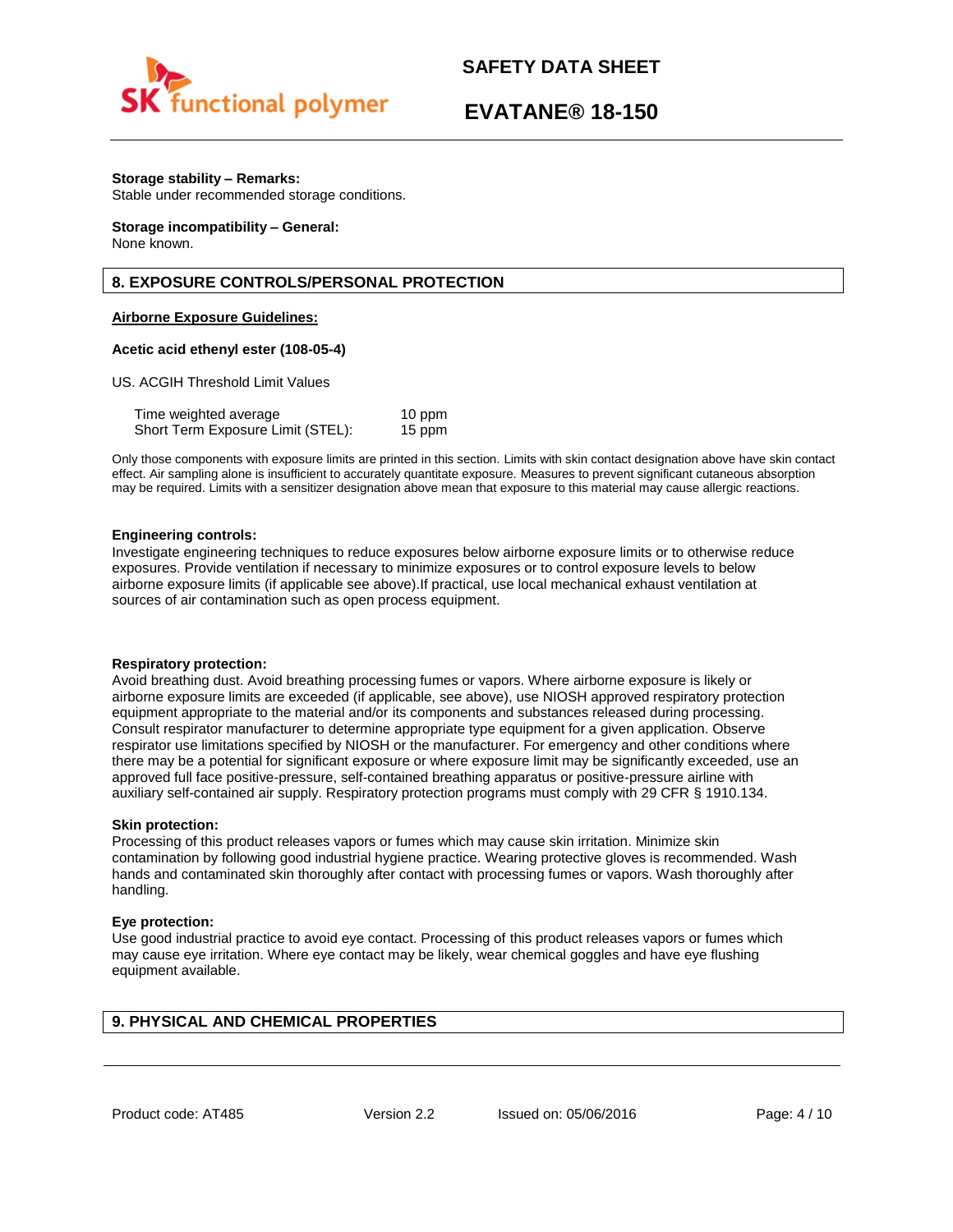

# **EVATANE® 18-150**

| Color:                                                           | white                                                   |
|------------------------------------------------------------------|---------------------------------------------------------|
| <b>Physical state:</b>                                           | solid                                                   |
| Form:                                                            | pellets                                                 |
| Odor:                                                            | ester-like                                              |
| <b>Odor threshold:</b>                                           | No data available                                       |
| <b>Flash point</b>                                               | Not applicable                                          |
| Auto-ignition<br>temperature:                                    | No data available                                       |
| Lower flammable limit<br>$(LFL)$ :                               | No data available                                       |
| <b>Upper flammable limit</b><br>(UFL):                           | No data available                                       |
| pH:                                                              | Not applicable                                          |
| Density:                                                         | 0.94 g/cm3                                              |
| Vapor pressure:                                                  | Not applicable                                          |
| Vapor density:                                                   | Not applicable                                          |
| <b>Boiling point/boiling</b><br>range:                           | No data available                                       |
| <b>Melting point/range:</b>                                      | 190 °F (88 °C)                                          |
| Freezing point:                                                  | No data available                                       |
| <b>Evaporation rate:</b>                                         | No data available                                       |
| <b>Solubility in water:</b>                                      | 68 °F (20 °C) insoluble (on the basis of its structure) |
| Solubility in other<br>solvents: [qualitative and<br>quantative] | 77 °F (25 °C) Soluble in: Carbon tetrachloride          |
| Viscosity, dynamic:                                              | No data available                                       |
| <b>Oil/water partition</b><br>coefficient:                       | No data available                                       |
| <b>Thermal decomposition</b>                                     | approx. 500 °F (260 °C)                                 |
| <b>Flammability:</b>                                             | See GHS Classification in Section 2                     |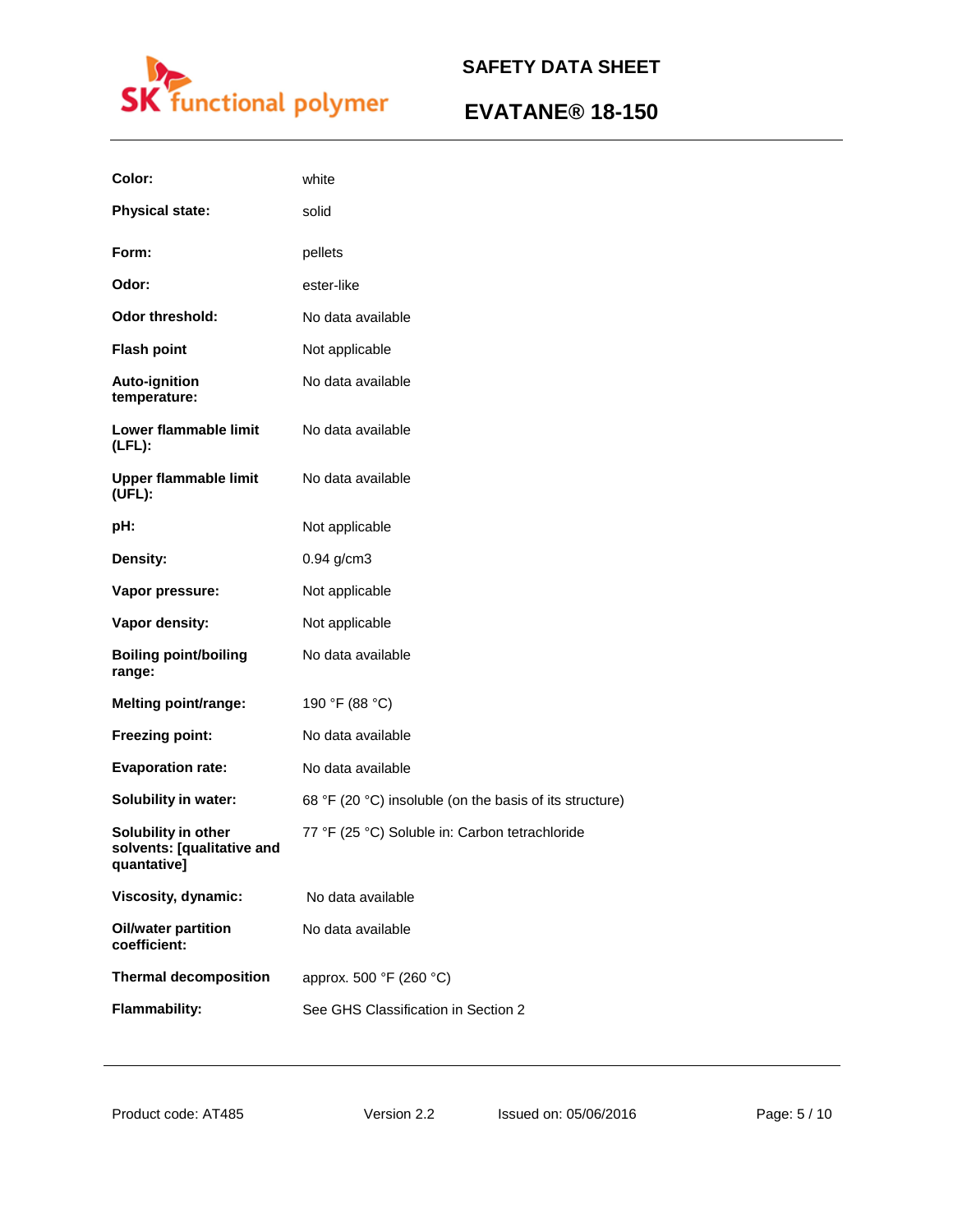

# **EVATANE® 18-150**

# **10. STABILITY AND REACTIVITY**

### **Stability:**

The product is stable under normal handling and storage conditions.

### **Hazardous reactions:**

Hazardous polymerisation does not occur.

# **Materials to avoid:**

None known.

### **Conditions / hazards to avoid:**

Avoid storing in moist and warm conditions. (to maintain the technical properties of the product). See Hazardous Decomposition Products below.

### **Hazardous decomposition products:**

Thermal decomposition giving toxic, flammable, and / or corrosive products: Carbon oxides Acetic acid Hazardous organic compounds

# **11. TOXICOLOGICAL INFORMATION**

Data on this material and/or its components are summarized below.

## **Data for Acetic acid ethenyl ester, polymer with ethene (24937-78-8)**

### **Acute toxicity**

**Oral:**

May be harmful if swallowed. (rat) LD50 > 2,500 mg/kg.

# **Other information**

The information presented is from representative materials with this Chemical Abstract Service (CAS) Registry number. The results vary depending on the size and composition of the test substance.

## **Data for Acetic acid ethenyl ester (108-05-4)**

## **Carcinogenicity**

Long term inhalation administration to rat / affected organ(s): lung, upper respiratory tract / signs: Increased incidence of tumors was reported.

Long term drinking water administration to rat and mouse / affected organ(s): Gastro-intestinal tract / signs: Increased incidence of tumors was reported. Classified by the International Agency for Research on Cancer as: Group 2B: Possibly carcinogenic to humans.

## **Genotoxicity**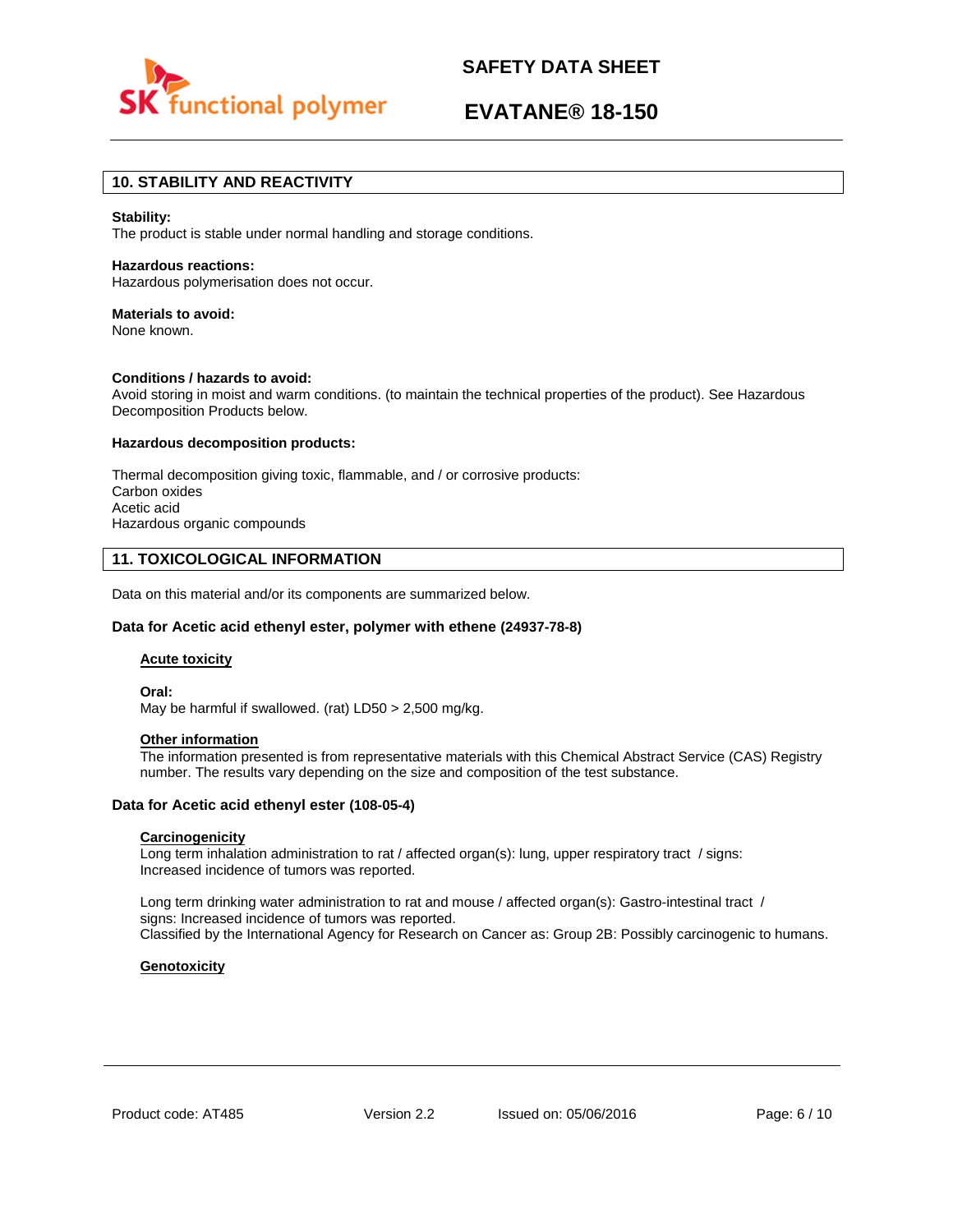

# **EVATANE® 18-150**

### **Assessment in Vitro:**

Both positive and negative responses for genetic changes were observed in laboratory tests using: animal cells

No genetic changes were observed in laboratory tests using: bacteria

# **Genotoxicity**

### **Assessment in Vivo:**

Both positive and negative responses for genetic changes were observed in laboratory tests using: rats, mice

### **Human experience**

### **Inhalation:**

Upper respiratory tract: irritation. (based on reports of occupational exposure to workers) (extent of injury depends on severity of exposure)

Eyes: irritation. (based on reports of occupational exposure to workers) (extent of injury depends on severity of exposure)

# **12. ECOLOGICAL INFORMATION**

### **Chemical Fate and Pathway**

No data are available.

### **Ecotoxicology**

No data are available.

## **13. DISPOSAL CONSIDERATIONS**

### **Waste disposal:**

Where possible recycling is preferred to disposal or incineration. If recycling is not an option, incinerate or dispose of in accordance with federal, state, and local regulations. Pigmented, filled and/or solvent laden product may require special disposal practices in accordance with federal, state and local regulations. Consult a regulatory specialist to determine appropriate state or local reporting requirements, for assistance in waste characterization and/or hazardous waste disposal and other requirements listed in pertinent environmental permits. Note: Chemical additions to, processing of, or otherwise altering this material may make this waste management information incomplete, inaccurate, or otherwise inappropriate. Furthermore, state and local waste disposal requirements may be more restrictive or otherwise different from federal laws and regulations.

# **14. TRANSPORT INFORMATION**

**US Department of Transportation (DOT):** not regulated

**International Maritime Dangerous Goods Code (IMDG):** not regulated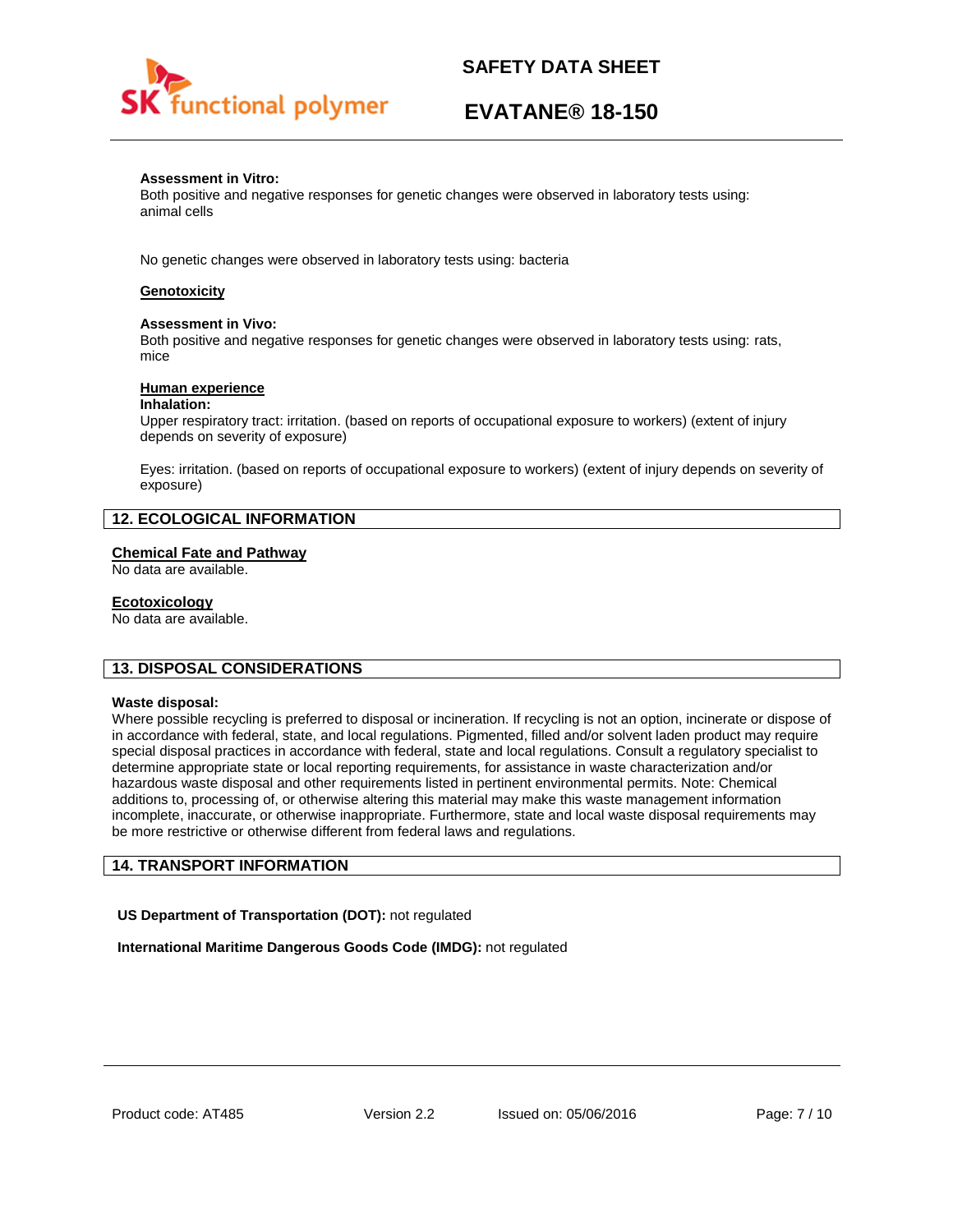

# **EVATANE® 18-150**

# **15. REGULATORY INFORMATION**

| <b>Chemical Inventory Status</b>                                      |               |                                                                  |
|-----------------------------------------------------------------------|---------------|------------------------------------------------------------------|
| EU. EINECS                                                            | <b>EINECS</b> | Conforms to                                                      |
| United States TSCA Inventory                                          | <b>TSCA</b>   | The components of this product are all on<br>the TSCA Inventory. |
| Canadian Domestic Substances List (DSL)                               | <b>DSL</b>    | All components of this product are on the<br>Canadian DSL        |
| China. Inventory of Existing Chemical Substances in<br>China (IECSC)  | IECSC (CN)    | Conforms to                                                      |
| Japan. ENCS - Existing and New Chemical<br>Substances Inventory       | ENCS (JP)     | Conforms to                                                      |
| Japan. ISHL - Inventory of Chemical Substances                        | ISHL (JP)     | Conforms to                                                      |
| Korea. Korean Existing Chemicals Inventory (KECI)                     | KECI (KR)     | Conforms to                                                      |
| Philippines Inventory of Chemicals and Chemical<br>Substances (PICCS) | PICCS (PH)    | Conforms to                                                      |
| Australia Inventory of Chemical Substances (AICS)                     | <b>AICS</b>   | Conforms to                                                      |
|                                                                       |               |                                                                  |

# **United States – Federal Regulations**

# **SARA Title III – Section 302 Extremely Hazardous Chemicals:**

| Chemical name             | CAS-No.  | SARA       | SARA      |
|---------------------------|----------|------------|-----------|
|                           |          | Reportable | Threshold |
|                           |          | Quantities | Planning  |
|                           |          |            | Quantity  |
| Acetic acid ethenyl ester | 108-05-4 | 5000 lbs   | 1000 lbs  |

### **SARA Title III - Section 311/312 Hazard Categories:**  No SARA Hazards

## **SARA Title III – Section 313 Toxic Chemicals:**

The following components are subject to reporting levels established by SARA Title III, Section 313:

| Chemical name             | CAS-No.  | De minimis<br>concentration | Reportable threshold:                                                                                           |
|---------------------------|----------|-----------------------------|-----------------------------------------------------------------------------------------------------------------|
| Acetic acid ethenyl ester | 108-05-4 | $0.1 \%$                    | 10000 lbs (Otherwise used<br>(non-<br>manufacturing/processing))<br>25000 lbs (Manufacturing<br>and processing) |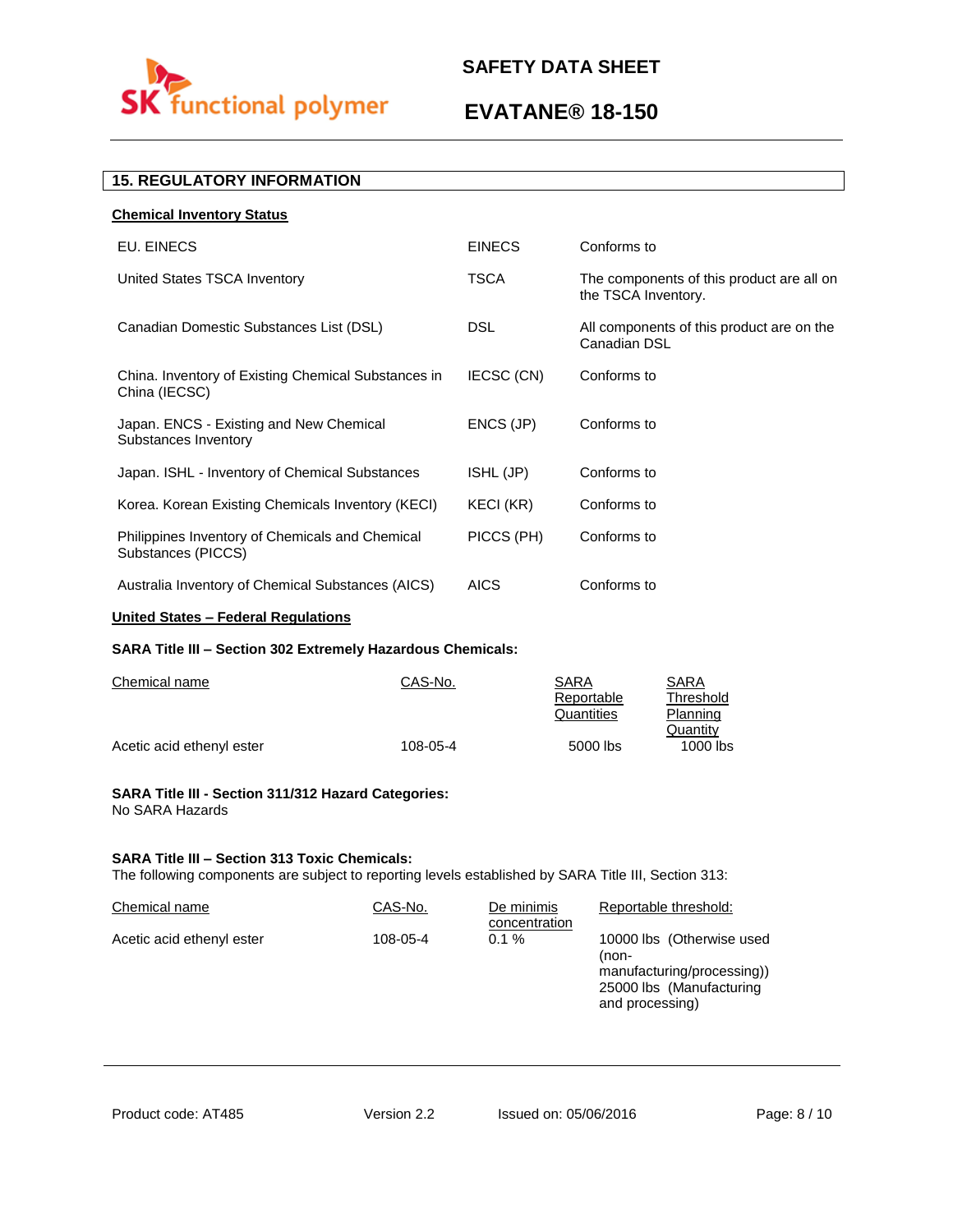

# **EVATANE® 18-150**

**Comprehensive Environmental Response, Compensation, and Liability Act (CERCLA) - Reportable Quantity (RQ):**

Chemical name CAS-No. Reportable quantity Acetic acid ethenyl ester 108-05-4 5000 lbs

# **United States – State Regulations**

### **New Jersey Right to Know**

No components are subject to the New Jersey Right to Know Act.

### **Pennsylvania Right to Know**

Chemical name Chemical name CAS-No. Acetic acid ethenyl ester, polymer with ethene 24937-78-8

**California Prop. 65**

This product does not contain any chemicals known to the State of California to cause cancer, birth defects, or any other reproductive defects.

# **16. OTHER INFORMATION**

### **Full text of H-Statements referred to under sections 2 and 3.**

- H225 Highly flammable liquid and vapour.
- H332 Harmful if inhaled.
- H335 May cause respiratory irritation.
- H351 Suspected of causing cancer.
- H411 Toxic to aquatic life with long lasting effects.

### **Latest Revision(s):**

| Revised Section(s): | Chapter 4 update |
|---------------------|------------------|
| Reference number:   | 000000027254     |
| Date of Revision:   | 05/06/2016       |
| Date Printed:       | 07/23/2016       |

The statements, technical information and recommendations contained herein are believed to be accurate as of the date hereof. Since the conditions and methods of use of the product and of the information referred to herein are beyond our control, SKGCA expressly disclaims any and all liability as to any results obtained or arising from any use of the product reliance on such information; NO WARRANT OF FIRNESS FOR ANY PARTICULAR PURPOSE, WARRANTY OF MERCHANTABILITY OR ANY OTHER WARRANTY, EXPRESSED OR IMPLIED IS MADE CONCERNING THE GOODS DESCIRBED OR THE INFORMATION PROVIDED HERIN. The information provided herein relates only to the specific product designated and may not be applicable when such product is used in combination with other materials or in any process. The user should thoroughly test any application before commercialization. Nothing contained herein constitutes a license to practice under any patent, it should not be construed as an inducement to infringe any patent, and the user is advised to take appropriate steps to be sure that any proposed use of the product will not result in patent infringement. See SDS for Health & Safety Considerations.

Product code: AT485 Version 2.2 Issued on: 05/06/2016 Page: 9/10